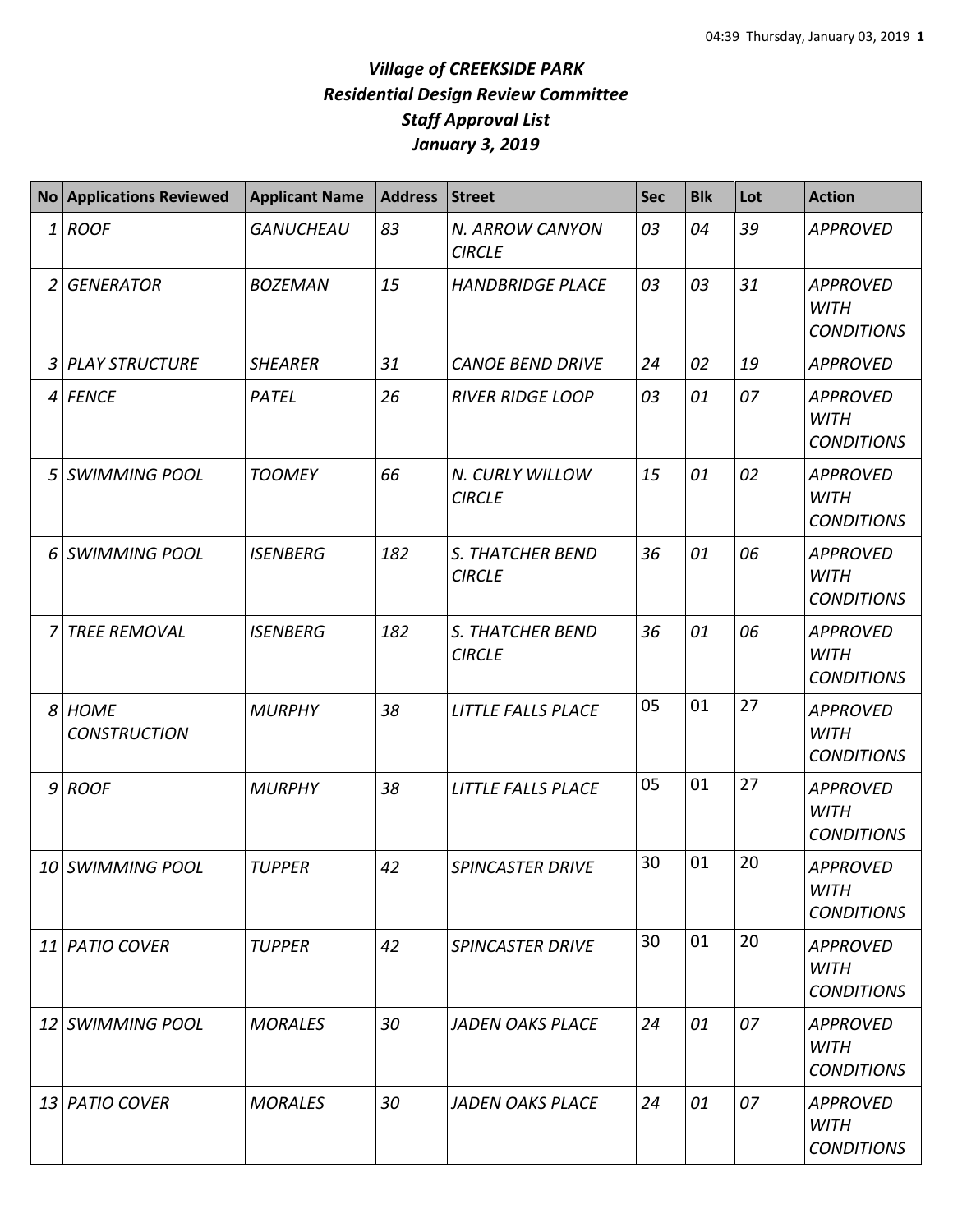## *Village of CREEKSIDE PARK Residential Design Review Committee Staff Approval List January 3, 2019*

| No <sub>1</sub> | <b>Applications Reviewed</b> | <b>Applicant Name</b> | <b>Address</b> | <b>Street</b>                           | <b>Sec</b>     | <b>Blk</b> | Lot | <b>Action</b>                                       |
|-----------------|------------------------------|-----------------------|----------------|-----------------------------------------|----------------|------------|-----|-----------------------------------------------------|
|                 | 14 SUMMER KITCHEN            | <b>MORALES</b>        | 30             | <b>JADEN OAKS PLACE</b>                 | 24             | 01         | 07  | <b>APPROVED</b><br><b>WITH</b><br><b>CONDITIONS</b> |
|                 | $15$ FIRE PIT                | <b>MORALES</b>        | 30             | <b>JADEN OAKS PLACE</b>                 | 24             | 01         | 07  | <b>APPROVED</b><br><b>WITH</b><br><b>CONDITIONS</b> |
| 16 I            | <b>DETACHED BUILDING</b>     | <b>HAYEK</b>          | 134            | N. HERITAGE MILL<br><b>CIRCLE</b>       | 04             | 01         | 01  | <b>APPROVED</b><br><b>WITH</b><br><b>CONDITIONS</b> |
| 17              | <b>TRAMPOLINE</b>            | <b>HOUGH</b>          | 3              | S. SWANWICK PLACE                       | 03             | 02         | 13  | <b>APPROVED</b><br><b>WITH</b><br><b>CONDITIONS</b> |
|                 | 18 FENCE STAIN               | <b>GRAHAM</b>         | 34             | <b>MAYAPPLE BLOSSOM</b><br><b>PLACE</b> | 34             | 01         | 25  | <b>APPROVED</b>                                     |
|                 | 19 SWIMMING POOL             | <b>PHILLIPS</b>       | 51             | N. LOCHWOOD WAY                         | 18             | 02         | 03  | <b>APPROVED</b><br><b>WITH</b><br><b>CONDITIONS</b> |
|                 | <b>20 PLAY STRUCTURE</b>     | <b>INBODY</b>         | $\overline{2}$ | <b>BIRCH CANOE DRIVE</b>                | $\overline{2}$ | 02         | 08  | <b>APPROVED</b><br><b>WITH</b><br><b>CONDITIONS</b> |
|                 | 21 PLAY STRUCTURE            | <b>PRINCE</b>         | 111            | N. BACOPA DRIVE                         | 07             | 06         | 16  | <b>APPROVED</b>                                     |
|                 | 22 SWIMMING POOL             | <b>LABORDE</b>        | 10             | <b>MARISCAL PLACE</b>                   | 10             | 03         | 27  | <b>APPROVED</b><br><b>WITH</b><br><b>CONDITIONS</b> |
|                 | 23 PERGOLA                   | <b>LABORDE</b>        | 10             | <b>MARISCAL PLACE</b>                   | 10             | 03         | 27  | <b>APPROVED</b><br><b>WITH</b><br><b>CONDITIONS</b> |
|                 | 24 SUMMER KITCHEN            | <b>LABORDE</b>        | 10             | <b>MARISCAL PLACE</b>                   | 10             | 03         | 27  | <b>APPROVED</b><br>WITH<br><b>CONDITIONS</b>        |
|                 | 25 PLAY STRUCTURE            | <b>FIELD</b>          | 11             | <b>WHITBARROW PLACE</b>                 | 28             | 01         | 03  | <b>APPROVED</b><br><b>WITH</b><br><b>CONDITIONS</b> |
|                 | 26 TREE REMOVAL              | <b>OGUCHI</b>         | 95             | W. HULLWOOD CIRCLE                      | 02             | 02         | 21  | <b>APPROVED</b><br>WITH<br><b>CONDITIONS</b>        |
|                 | 27 PLAY STRUCTURE            | <b>ELIZONDO</b>       | 19             | S. GREENPRINT CIRCLE                    | 08             | 02         | 44  | <b>APPROVED</b>                                     |